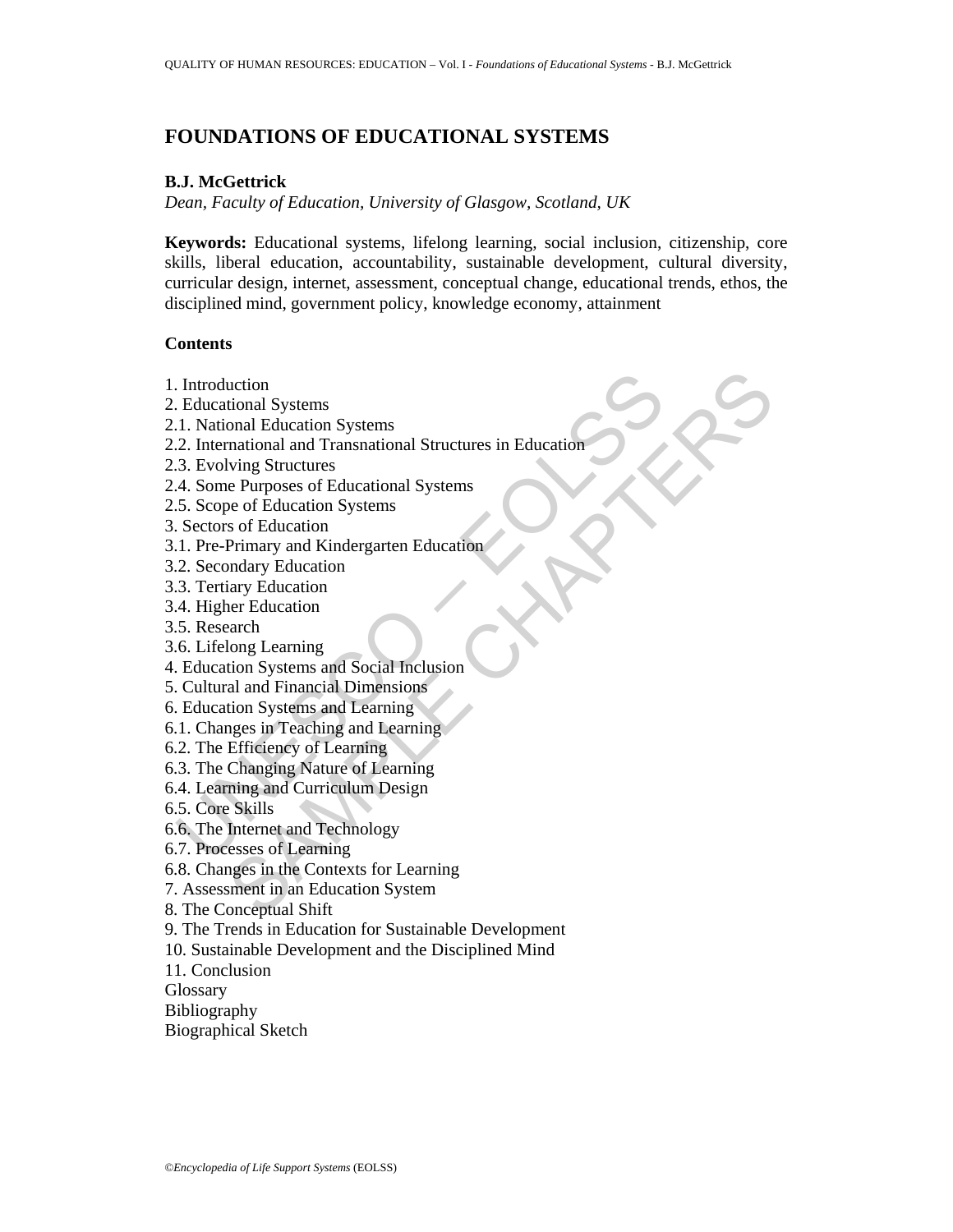#### **Summary**

Educational systems vary in size, in style, in purpose, and in vision. They may be formal or informal in nature and increasingly there is an interaction between these two education systems. Nationally, educational systems serve the needs of the state whereas international and transnational systems often serve the needs of business, commerce, or other international groups. Increasingly, there is a tendency to have permeable or diffuse boundaries between state systems and other systems. The purposes of educational systems will focus on the improved condition of the citizenry of a country. This may take many forms, some of which will include the acquisition of formal qualifications and others of which will be related to the humanitarian purposes of education.

The divisions in the educational system will often conform to pre-primary education, primary education, secondary education, tertiary education, and higher education. In addition, the educational system will include a concern for research and lifelong learning.

The purposes of education will relate to matters of social inclusion, social justice, and human progress. They will pay attention to the resource base available to them and to opportunities for technological application.

Regarding sustainable development there are some clear trends in education that relate to the curriculum and its impact on citizenship, as well as to the idea of education to develop "the disciplined mind."

# **1. Introduction**

the divisions in the educational system will often conform to pre-pr<br>
rimary education, secondary education, tertiary education, and higher<br>
didition, the educational system will include a concern for resear<br>
arming.<br>
the sions in the educational system will often conform to pre-primary education<br>education, secondary education, tertiary education, and higher education. I<br>the educational system will include a concern for research and lifelon Educational systems are normally considered to be those structures created by the state to educate the population of that state. It is universally the case that each country has its own educational system and this is normally a function of government. The organization, management, and arrangements within each state differ considerably and these reflect the society that is served by the educational provision.

There are other aspects of "educational systems" that are not necessarily part of state provision but that relate to state education. For example, within many educational systems there are universities, centers for early education, schools, and other institutions of educational activity that are not funded, controlled, or influenced by the state.

Other educational systems can develop that are not directly related to state or government intervention. In each country there are opportunities for education that do not relate to the state and the increase of technology has made available many more opportunities for education across national boundaries.

# **2. Educational Systems**

There is a wide variety of educational systems across the world. These vary in scale, in purposes, and in ways of operating. The scale of educational provision is normally directly related to the size of the country since it is a provision that is intended to support the needs of each country. The ways in which education supports the active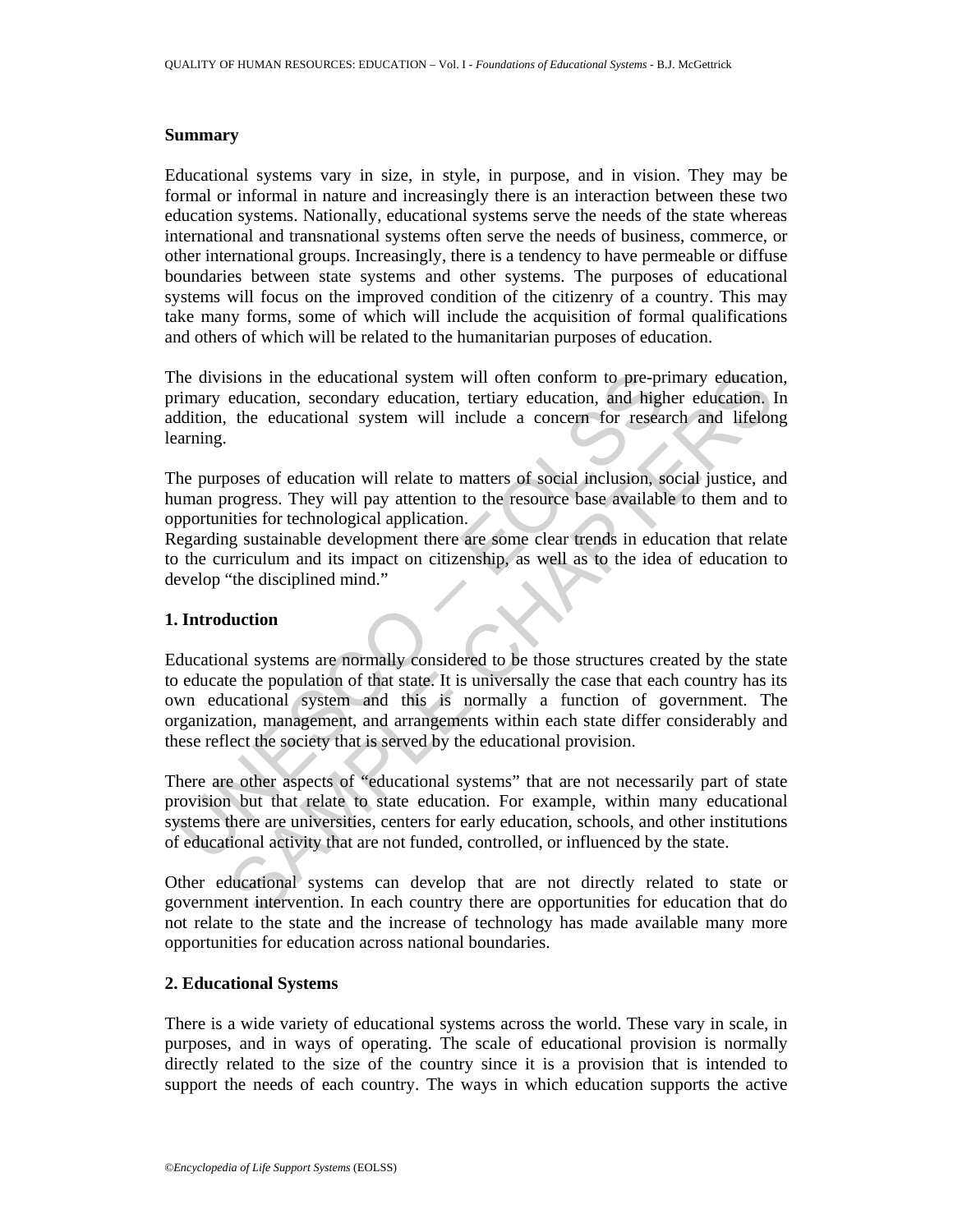citizenship in each country varies, however. In different countries education has different purposes and these purposes often relate to the view government has about the national system of state education. This can vary from a high degree of central control from government to minimalist central intervention by government and the support of more locally based purposes of education. The ways in which educational systems therefore operate vary considerably in style and in control.

National policies on education are normally related to government policies. There is a varying degree of intervention and control by government in each country and this is subject to continuing change and development. This is particularly true in fields such as sustainable development, which in some countries is highly organized and well developed, whereas in others it is a weakly organized area of educational provision.

In every country in the world there are also private or independent parts of the education system offering opportunities for education that complement the state educational provision. These aspects of education may differ in vision, values, and style from the state provision.

Normally, educational systems are organized by the age of the young people entering the system. It is therefore common to find that an educational system educates children in "primary," "secondary," and "tertiary" educational institutions. While this is not universally the case, it is common to find that this division allows for different organization of institutions to meet the needs of the developing citizens of the country. In some countries this general organization is overlain with aspects of subject expertise or specialization to create centers of excellence.

# **2.1. National Education Systems**

n every country in the world there are also private or independent parts<br>ystem offering opportunities for education that complement the irovision. These aspects of education may differ in vision, values, an<br>atte provision. country in the world there are also private or independent parts of the education<br>offering opportunities for education that complement the state education<br>.1. These aspects of education may differ in vision, values, and st National education systems normally consist of institutions that are funded by government, sitting alongside nongovernmental organizations (NGOs) and institutions. Government institutions are normally the dominant force for education in a country, but they do not necessarily operate in isolation from the NGOs. The national systems are often affected by political and economic conditions in a country and reflect the social circumstances of that country. The extent to which the central government affects individual schools, colleges, and universities varies. There are in many countries areas of delegation of responsibility from central government to local authorities. This pattern of delegation is very common since it recognizes that all education is local and depends on local communities.

In some countries aspects of the education system are delegated to other agencies. For example, in certain countries church authorities or language groups have an important role to play in providing education for and on behalf of the state. The extent to which private education has an important part to play varies considerably. The impact of private education often outweighs its numerical significance.

NGOs also play an important part in the development of policies in many countries. These are often influential in developing policies and in establishing important relationships across national boundaries.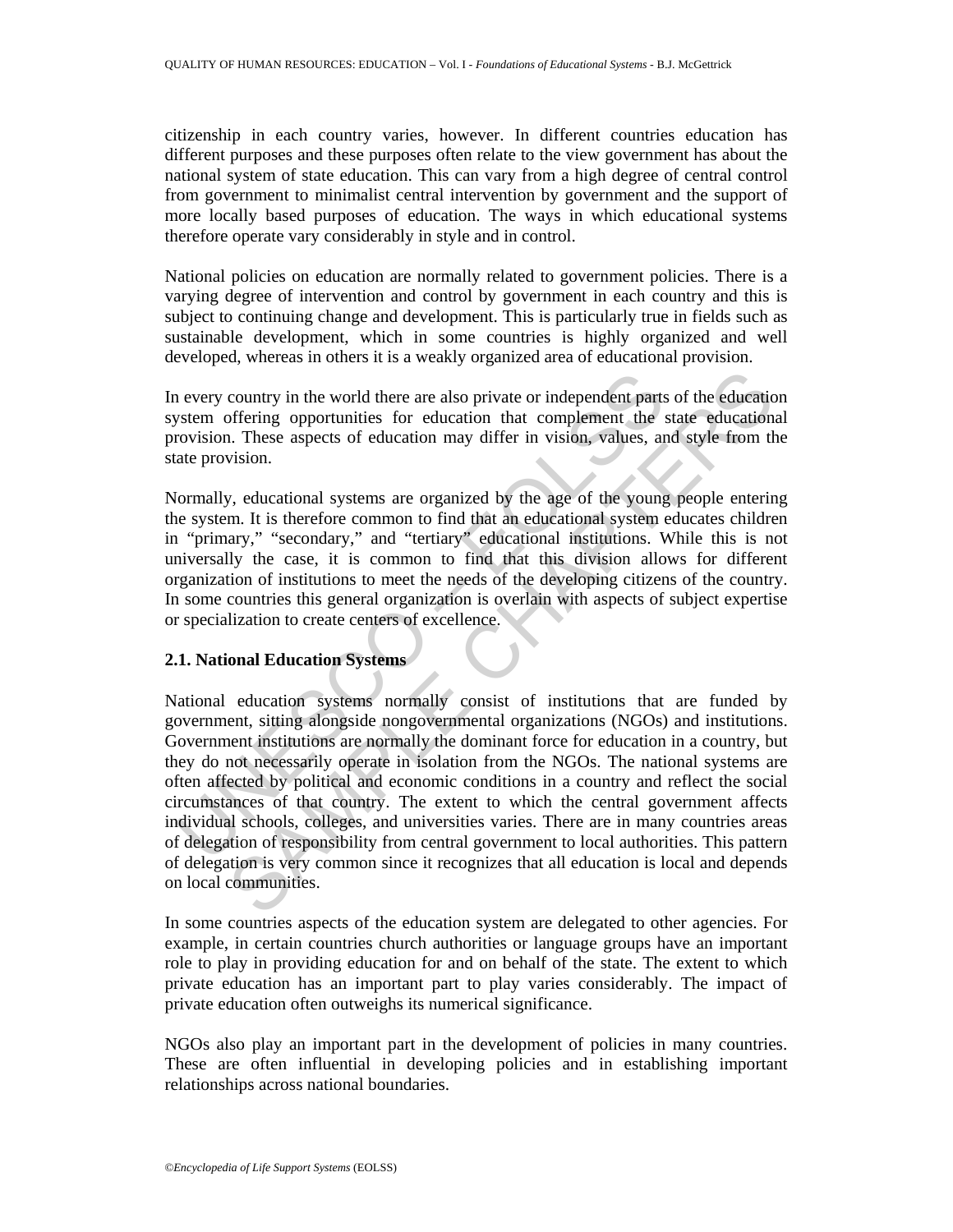#### **2.2. International and Transnational Structures in Education**

There are a number of organizations that have an important role to play in international and transnational developments in education. For example, UNESCO, the European Union, and other international bodies can play a significant part in establishing crossborder flows of students and in establishing broad patterns of priorities for education in different countries. International projects are important, particularly in the third world. Again, the impact of church and other interests can be significant in developing policies that have an international dimension.

There are certain structural features of education that are of international significance. For example, the assessment system of the General Certificate of Education from England is used in a number of countries. The International Baccalaureate is another example of the impact of part of a system across national boundaries. A number of "international schools" are also of some significance. In certain countries there also exists a range of schools of a distinctive kind and these are to be found over many countries (e.g. the Steiner schools).

### **2.3. Evolving Structures**

In the same of countries. The International Baccala<br>
maland is used in a number of countries. The International boundari<br>
international schools' are also of some significance. In certain countries<br>
international schools of is used in a number of countries. The International Baccalaureate is another of part of a system across national boundaries. A number of part of a system across national boundaries. A number of schools of a distinctive kin The pattern of educational systems is not static. There are a number of changes in the structures of educational systems that are to be found in many countries. The role of private companies is of particular significance. It is common to find major multinational companies offering opportunities for people to be educated within one country, and transferred between countries. This is part of a worldwide policy of "investing in people," that is recognizing the importance of international and multinational educational opportunities. The emerging "corporate universities" are of growing significance in educational systems, and these operate outside national educational systems.

There is also a change in role of the state in education, where there is increasing interest in the development of a citizenry with essential "core skills" or "transferable skills" or national prescription of what is to be learned. It is common to find the state determining the basic educational provision in a country and funding that provision alone. The emerging "national curriculum" or curriculum determined by the state is common.

There is also a change in the development of educational provision in which there is recognition of lifelong learning and the contribution of the state to the development of its citizens at all stages of their lives.

# **2.4. Some Purposes of Educational Systems**

The different educational systems in different countries have many different purposes, all related to a broad concept of what it is to be an educated citizen.

The purpose of an educational system is normally to support the country by understanding the heritage of the country, by developing the knowledge base of that country, and by developing active citizenship among the people of that country. In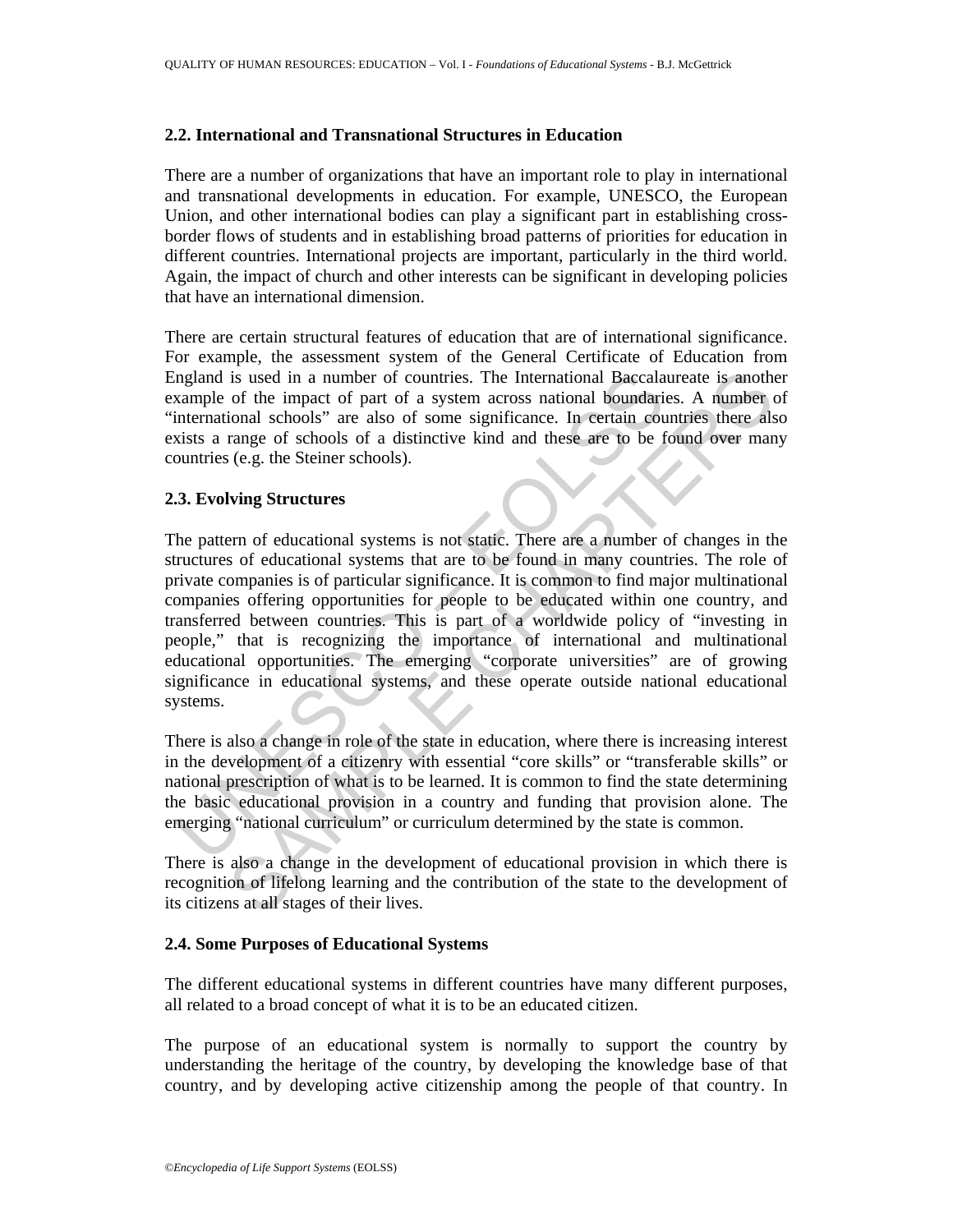many countries this has become "knowledge-driven" approach education and is related to the gross national product of the country. In other countries there is a greater degree of concern for supporting the needs of individuals as they develop as citizens of that country, with wider concerns for their education in areas such as the arts, humanities, leisure, technological education, scientific thinking, etc—more a concern for education as a foundation for a liberal education and a humane society.

In certain countries the overt and distinctive contribution of the education system is to ensure that those who are educated within the country are clearly educated citizens of that country with the political and social implications that brings. In certain countries this can be a fairly carefully controlled consideration and the extent to which the government wishes for there to be active participation in matters such as environmental education will vary considerably. It is a matter for judgment whether or not the government of any one country wishes to control or influence the ways in which its citizens think about, behave with, and take an active part in developing the environment. The funding and researching of an educational system is also very important and often determines the extent to which the state wishes to influence the behavior of citizens in relation to environmental considerations. Educational systems are often funded rather independently of other state funding considerations. This can mean that the education system does not directly relate to the policies developed in areas such as agriculture, industry, transport, climate change, and other areas of consideration that will affect the environment.

ducation will vary considerably. It is a matter for judgment whovernment of any one country wishes to control or influence the w<br>titzens think about, behave with, and take an active part in developing<br>the funding and resea n will vary considerably. It is a matter for judgment whether or not the ment of my one country wishes to control or influence the ways in which it hand the ment of my one country wishes to control or influence the ways in One of the driving forces for ensuring appropriate learning by young people is the curriculum. The curriculum is in some countries fairly centrally directed and there is little scope for schools or teachers to deviate from the curriculum as prescribed by the state. This prescription is often driven by political, social, or financial considerations and leads to centralist thinking in the processes of learning and teaching. The extent to which these processes relate to environmental considerations varies considerably. In some countries the advice given from government is professionally offered and often accepted by the teaching profession. In other countries there is a greater degree of accountability of teachers for the particular details of learning and teaching that is prescribed by government. Educational systems vary significantly in the extent to which they seek to control the learning of students in schools and universities.

The autonomy of the learners and teachers in education systems is reflected in the degree of control governments will exercise. The extent to which teachers are educated professionally often determines the autonomy they have as practitioners in schools and other institutions. In certain countries where there is a limited focus on teacher education there is a greater degree of "instruction" and the scope for width of learning can be limited. In such countries the focus on literacy and numeracy can be significant and this is often to the detriment of the considerations related to the environment.

Education systems are often particularly concerned with matters related to quality assurance. Governments generally seek to ensure that the funding given to schools is used to the best of the ability of the education system and this normally requires a degree of quality assurance. On occasions this can lead to the appointment of inspectors of schools and other state arrangements, but may also be related to other kinds of quality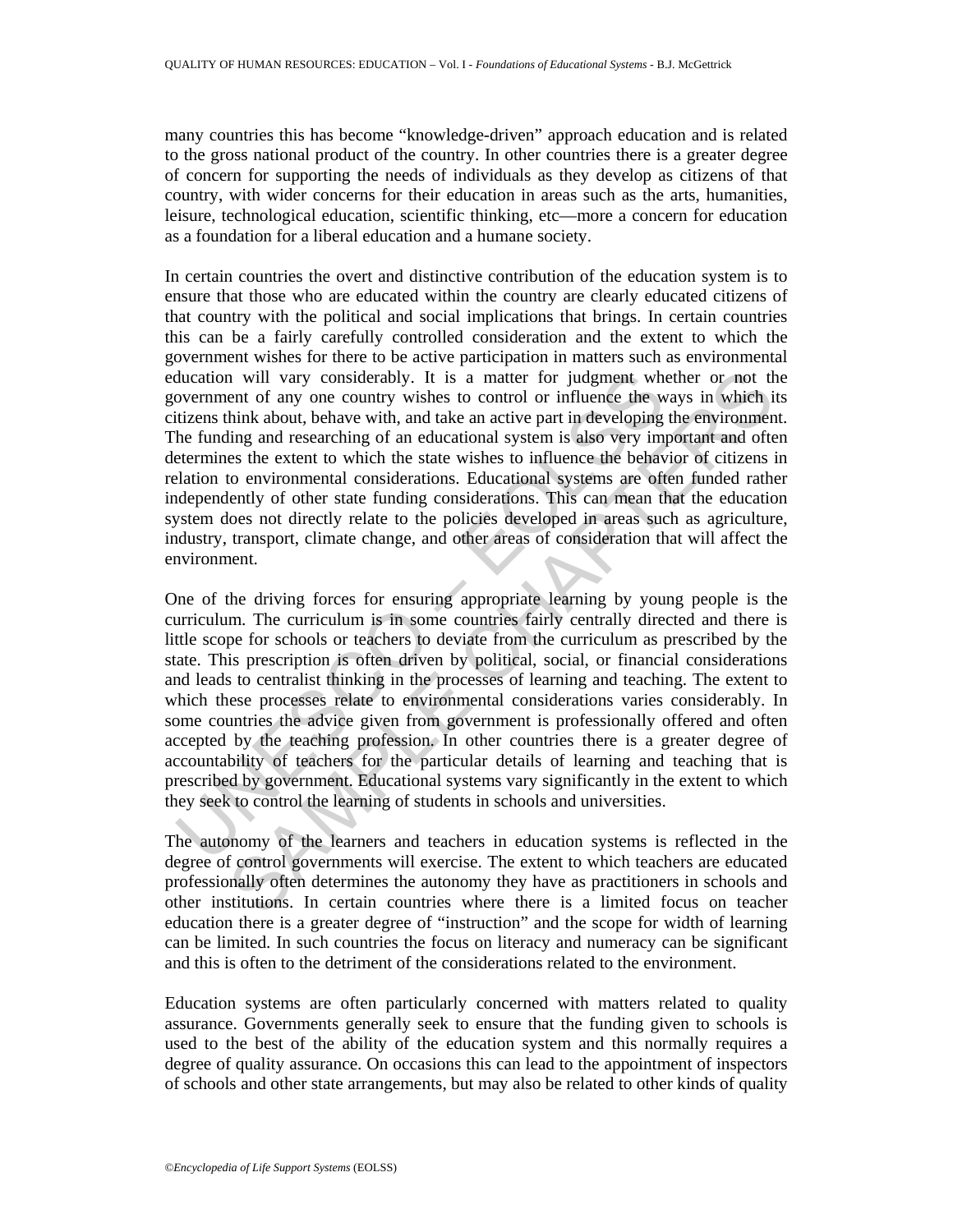assurance arrangements such as professional organizations. Universally there is a concern for quality, and the ways in which this is achieved differs from country to country.

There are number of support structures that relate to education systems. These include the establishment of NGOs, professional bodies, and examination bodies whose responsibility it is to ensure some degree of national standards in education. In certain cases the examining bodies and other professional organizations do not necessarily guarantee or otherwise act as the custodians of quality, but rather are the organizations that in a sense "measure quality."

### **2.5. Scope of Education Systems**

Normally, education systems are, or seek to be, comprehensive in nature in that they cover the major needs of all the citizens of a country. There is not, however, an opportunity in every country for children to attend schools or other educational institutions. The worldwide trend towards universal education is continuing but there are genuine difficulties in areas that lack resources, traditions, and the perceived need for education of all young people. This is not to suggest that all education needs to take place in specific institutional settings, but education systems generally promote this view of education as a social service.

formally, education systems are, or seek to be, comprehensive in no<br>voer the major needs of all the citizens of a country. There is r<br>pportunity in every country for children to attend schools or c<br>stitutions. The worldwid y, education systems are, or seek to be, comprehensive in nature in that the major needs of all the citizens of a country. There is not, however, a ity in every country for children to attend schools or other educations, The curriculum in different countries varies in the focus it has on environmental and ecological issues. In many countries it is thought that the development of the citizens of a country will include a concern for environmental issues and attention to aspects of sustainable development. This is not at the heart of governments' policies on education, but is an area of consideration that is thought to play an important role in the education of young people. There are different ways in which citizens are educated, but it is widely accepted that the educated active citizen is a person who is sensitive to the needs of environmental considerations and to the principles of sustainable development. In certain countries the requirement on the education of teachers and the education of students in schools puts sustainable development and environmental education close to the heart of the curriculum. This has largely been a development since the Earth Summit in Rio De Janeiro in 1992.

The purpose of education for sustainable development is to help young people acquire the skills, knowledge, and understanding to help them take better informed decisions, whether corporately, or on behalf of others, or individually in their own lives. It is an attempt to ensure that they are able to act in ways that are consistent with a sustainable future for the world. Part of this education is to have sufficient knowledge and understanding to be able to appreciate the importance of biological, ecological, social, and economic principles that act in combination to produce a society and environment in harmony with each other. It is also important that education helps the young people to learn how to learn about the developing environment and ways in which it can be improved in the interests of society without it becoming unsustainable. Importantly, education should also ensure that young people are able to operate within the environment so that they can improve it for future generations. Of particular importance is the education of young people as citizens who know how to be part of the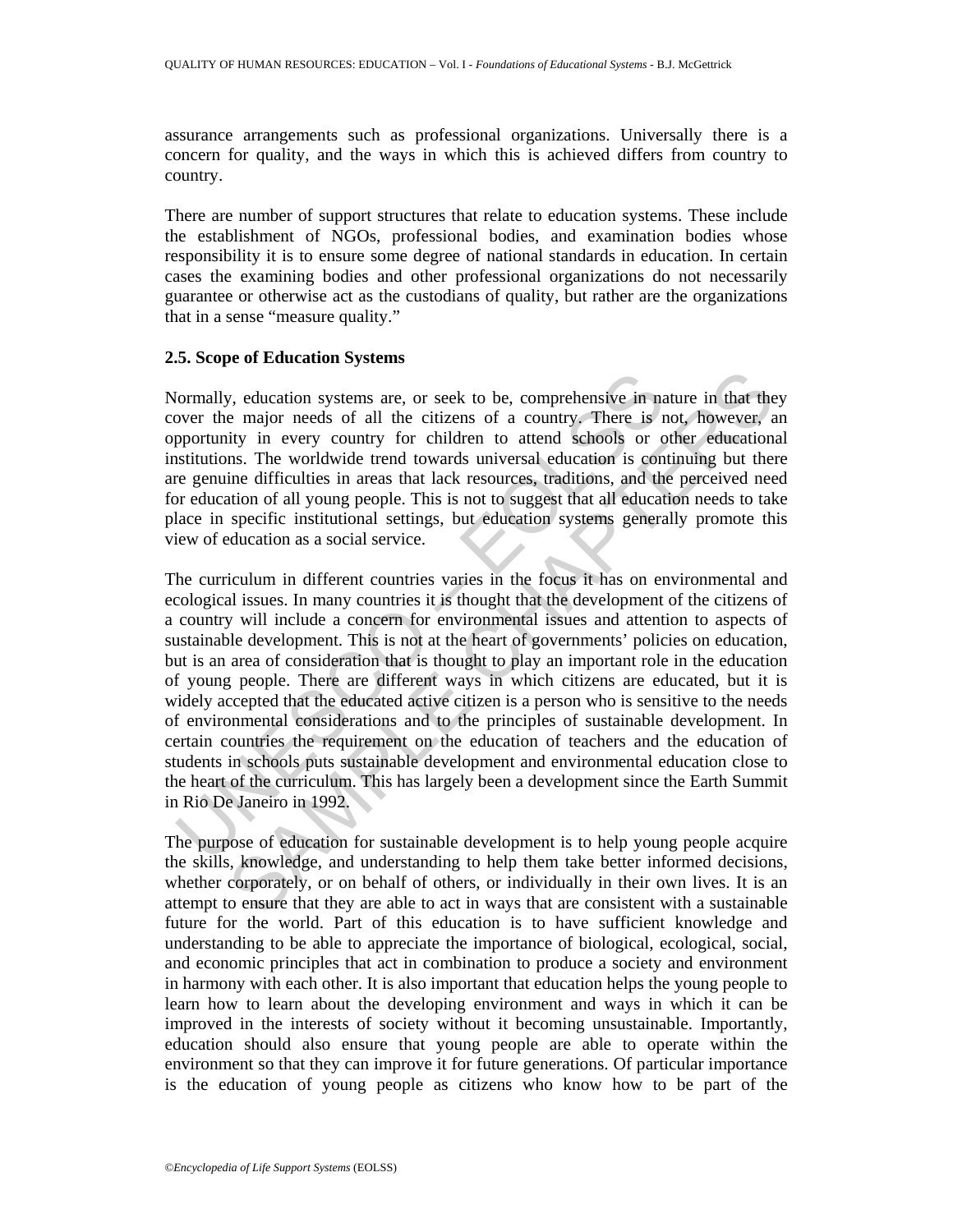environment and not to treat it as if it were a resource capable of being thoughtfully used or abused. Education should also support young people in their ability to develop the environment in ways that are going to improve it for future generations. Young people have to act in ways that are sustainable and that will operate across the generations. This is an important time aspect of environmental management and education for sustainable development. It is time related; it is related to different generations; it is dynamic and everchanging in form, style, and pace.

### **3. Sectors of Education**

Education systems are generally divided into various sectors, including pre-school education; primary education; secondary education; further and vocational education; higher education; adult and continuing education; and professional education.

### **3.1. Pre-Primary and Kindergarten Education**

This stage of education is not universally available in every country. Where it does exist it sometimes lies outside the formal state education system and is supported by independent agencies. The period it covers also varies from country to country. Generally, it covers the ages of three to six, although in some countries it begins at four years and in other countries at the age of two years. It also extends in some countries to the age of seven years, but in others only to the age of five years. It therefore covers an age group that can be anything from two to seven years of age.

igher education; adult and continuing education; and professional education.<br>
1. Pre-Primary and Kindergarten Education<br>
his stage of education is not universally available in every country. We<br>
sometimes lies outside the theation; adult and continuing education; and professional education.<br> **Primary and Kindergarten Education**<br>
ce of education is not universally available in every country. Where it does exiselnes lies outside the formal st The nature of pre-school education and its significance in society varies considerably. There are education systems in which it is given high priority and in which there is a considerable investment of resources, believing that the development of the attitudes, skills, and ideas of young children and their parents offer a very important foundation for future development in education and in life generally. In other countries this is very much a "child-minding" activity that does not seek to develop specific skills of young people, but is an opportunity for socializing and for taking care of the social and personal needs of the child.

There are certain main threads of thinking in pre-school and primary education, including some specialist approaches such as that currently pertaining in Regio Emelia in Italy. There are other charismatic figures who have done a great deal to develop education and their influence continues at the present time; for example, the schools developed through the inspiration of Maria Montessori, Friedrich Froebel, Rudolph Steiner, etc.

Primary school education often forms the basis of an education system and is the opportunity for the state to develop core skills and ideas in educating young people. The age span of this also varies, sometime spanning the time from five years to 12 years, but in many countries not beginning until seven years of age and being completed at the age of 14 years. In many countries primary school education forms the basic education system and infrastructure. Government influence in this area of education is often considerable since it is the provision that develops the citizens of a country. The curriculum that is developed in the primary school normally covers language and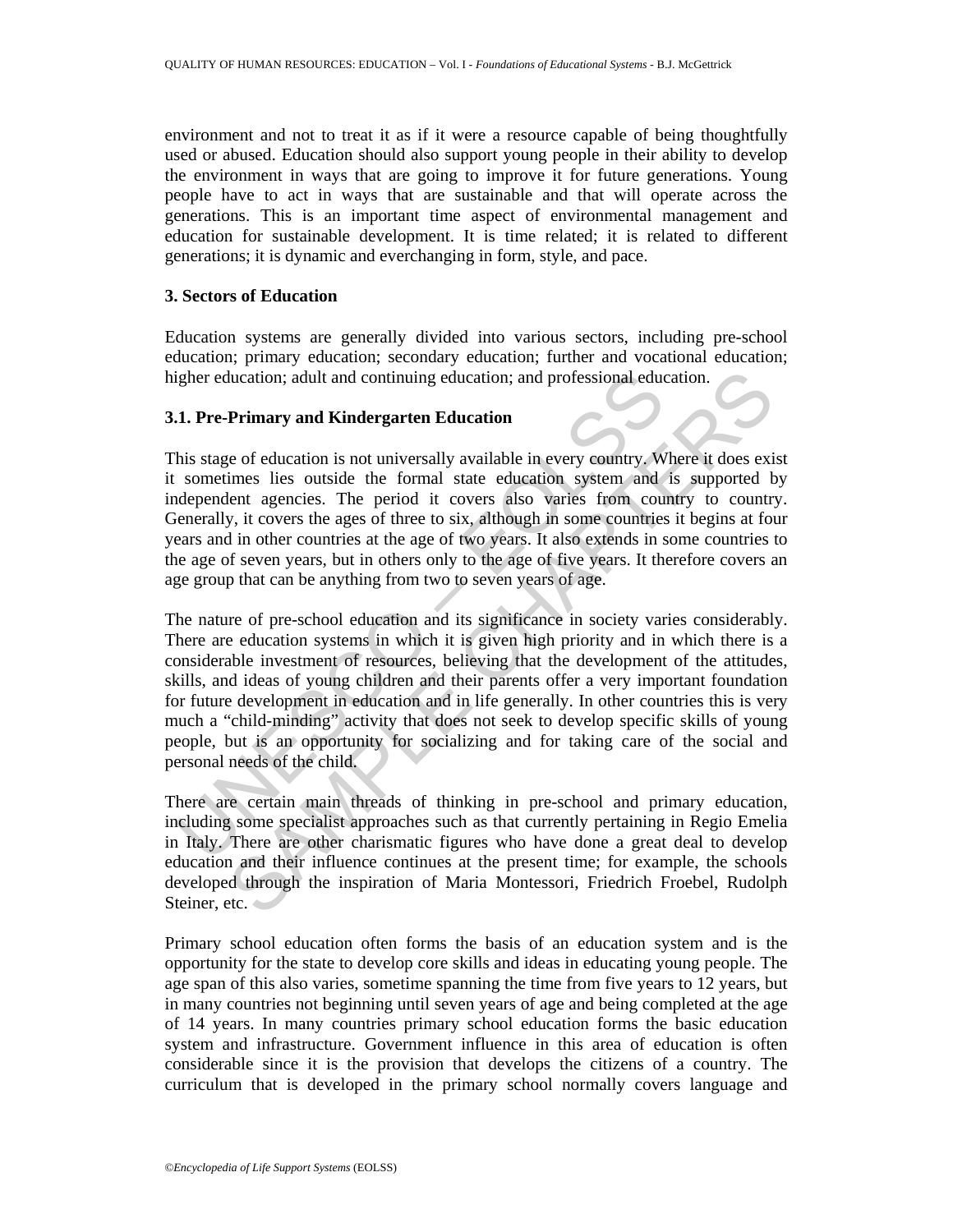mathematics as basic subjects, but also includes environmental education, expressive arts, and common in some countries are religious and moral education and personal and social education. The extent to which the curriculum covers all aspects of the needs of the child varies from country to country. The curriculum balance is normally a reflection of the priorities the country attributes to certain aspects of the curriculum.

The primary school curriculum often deals not only with subject content but is the opportunity for schools to foster enterprise and creativity, and is related to the social mission of the country to be concerned with social inclusion in all its aspects. Primary education offers the opportunity to develop people who are and will become citizens, who serve each other by ethically responsible action, and with a sense of purpose in life. The primary school curriculum is not simply the expression of knowledge and understanding about certain subjects, but it is the ways in which young people become knowledgeable, concerned with their values, and concerned with serving others through providing information and raising awareness about their own particular role in the world. The purpose of education is to equip them with the skills and the basic understanding to make them more suited for life. Primary education forms the basis of this and is primarily concerned with establishing values, ideals, and relationships that are further developed in the educational system.

# **3.2. Secondary Education**

monovelogeable, concerned with their values, solution to the search with service of the concerned with servicoviding information and raising awareness about their who particulated cordination or order of the skill oderstan nding about certain subjects, but it is the ways in which young people becomed with their values, and concerned with serving others througe g information and raising awareness about their worn particular role in the purpos Secondary education is the opportunity for young people to become more fully aware of the disciplines of education. Normally, secondary schools are concerned with the development of "subjects" that are essentially the disciplines of knowledge. This varies from country to country and the particular balance of the curriculum is a reflection of what society sees as being important for "the educated person." Normally this will include the centrality of language and mathematics, as well as an exposure to the principles of scientific thinking, technological thinking, environmental sensitivity, the heritage of the student, the understanding of the society in which the student is living, the aesthetic and paratactic heritage of the society, and the moral and ethical values prevalent in society. The ways in which these aspects of thought and action are put together within the curriculum cannot readily be prescribed in global terms, but the local interpretation of these indicates the nature of the balance of the curriculum for the student.

It is normal for students to remain at secondary school until the age of 18 years, although in many countries the compulsory period of education may terminate at 15 or 16 years of age. In some countries this is as low as 14 or even 12 years of age.

- -

-

TO ACCESS ALL THE **23 PAGES** OF THIS CHAPTER, Visi[t: http://www.eolss.net/Eolss-sampleAllChapter.aspx](https://www.eolss.net/ebooklib/sc_cart.aspx?File=E1-12-01)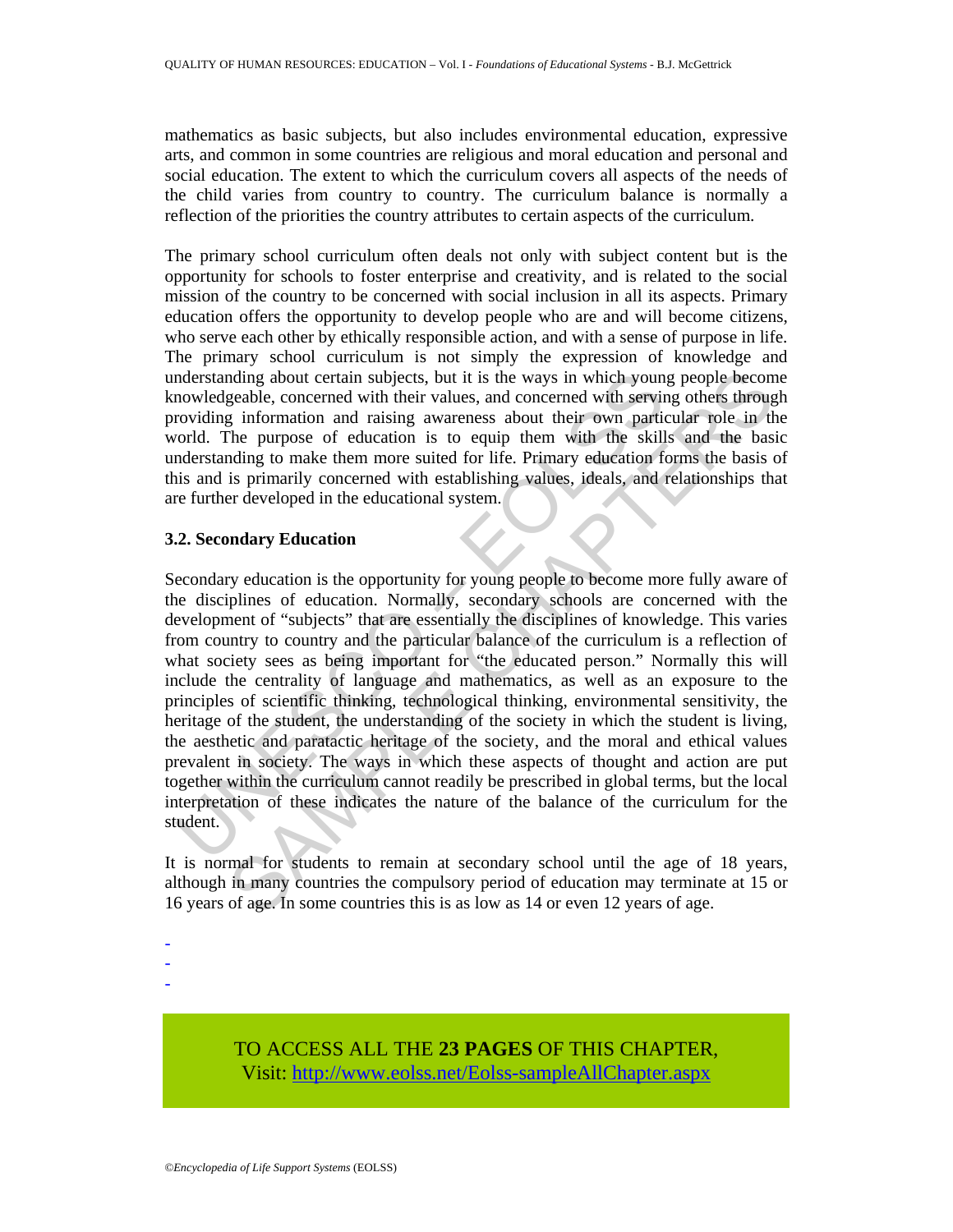#### **Bibliography**

Eisner E. (1994). *Ethos and Education*, 12 pp. Edinburgh: Scottish Consultative Council on the Curriculum. [This discusses the creation of an ethos in schools that will allow education to do justice to the capabilities of students and the lives they have the opportunity to lead.]

Hicks D., ed. (1994). *Preparing for the Future: Notes and Queries for Concerned Educators*, 160 pp. London: Adamantine Press. [Discusses the type of education needed for the twenty-first century, including the task of educating for a sustainable future.]

Hicks D. and Holden C. (1995). *Vision of the Future: Why We Need to Teach for Tomorrow*, 139 pp. Stoke-on-Trent: Trentham. [This book contends that images of the future play a central role in social and cultural change and considers the implications of this for educators and policy makers.]

Huckle J. and Sterling S., eds. (1996). Education for sustainability, 236 pp. London: Earthscan. [A manual of ideas and strategies for transforming education into a force to create a sustainable future.]

Kelly A.V. (1999). *The Curriculum: Theory and Practice*, 244 pp. 4th ed. London: Paul Chapman. [This book is a comprehensive guide to understanding the curriculum—what it is, why it matters, how it has come to be, and the various conceptions of knowledge and learning on which it is based.]

Lynch J. (1992). *Education for Citizenship in a Multicultural Society*, 122 pp. London/New York: Cassell. [This book discusses the educational implications of cultural diversity and demonstrates that preparation for citizenship should be an essential part of school curriculum.]

Moon B. and Murphy P., eds. (1999). *Curriculum in Context*, 280 pp. London: Paul Chapman. [Introduces readers to the historical, political, social, and cultural influences that contribute to curriculum and assessment development in any particular context.]

ucker 3. and stering 5., eas. (1990). Entertainm in sustainaming, 2.50 pp. London<br>anual of ideas and strategies for transforming education into a force to create a sustainal of ideas and strategies for transforming educati and Sterning S., ets. (1996). Exacted<br>for ideas and strategies for transforming education into a force to create a sustainable future.]<br>(1999). The Curriculum: Theory and Practice, 244 pp. 4th ed. London: Paul Chapman. [T Oxfam (1997). *A Curriculum for Global Citizenship: Oxfam's Development Education Programme,* 28 pp. Oxford: Oxfam. [Oxfam's view is that an education based on principles of equity and social justice with the development of the global citizen is the key to a sustainable future. This book discusses the curriculum needed to achieve this.]

Palmer J. (1998). *Environmental Education in the 21st Century: Theory, Practice, Progress and Promise*, 282 pp. London/New York: Routledge. [This discusses why environmental education, despite the urgency and importance of learning to live in sustainable ways, does not hold a priority position in formal schooling around the world.]

Palmer J. and Neal P. (1994). The handbook of environmental education, 267 pp. London/New York: Routledge. [A handbook on policy and strategy for educators who want to foster informed care for the environment.]

Steiner M., ed. (1996). *Developing the Global Teacher: Theory and Practice in Initial Teacher Education*, 174 pp. Stoke-on-Trent: Trentham. [This book examines how teachers can incorporate a global perspective and commitment to sustainable development into the curriculum, and teach in ways that encourage cooperation, critical thinking and democratic values and practices.]

Turner J.D., ed. (1996). *The State and the School: An International Perspective*, 135 pp. London/Washington, D.C.: Falmer. [This book discusses the extent to which a nation's government has the right to determine the nature of the educational system, and what are the limits on that right.]

Williamson B. (1998). Lifeworlds and Learning: Essays in the Theory, Philosophy and Practice of Lifelong Learning, 220 pp. Leicester, U.K.: National institute of Adult Continuing Education (NIACE). [Discusses the view that lifelong learning is at the heart of current debates about the learning society, sustainable international development and world peace.]